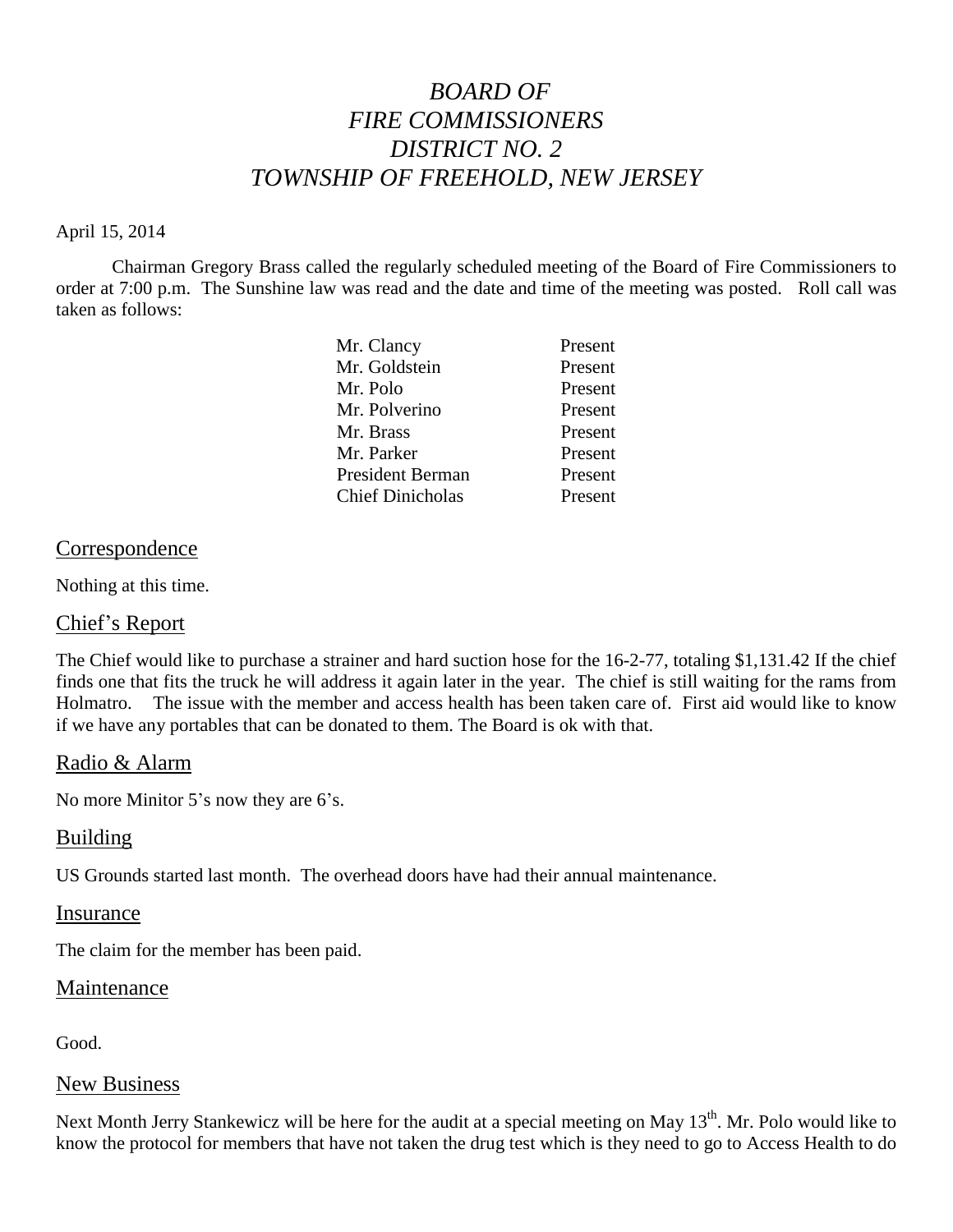it. District 1 is celebrating their  $50<sup>th</sup>$  anniversary on July  $26<sup>th</sup>$  and Mr. Polo would like to take a full page ad for \$400. President Berman found that the people that clean the class A's also do the turnout gear for \$7 a set and they will pick it up and drop it back off at the firehouse they just have to have the names on it. The Board is ok with that.

### Old Business

Building – They met with the architects again and they took pictures and measurements everything is on schedule. The New Rescue is moving along an additional \$2,350 for some new features. The Chief is going to take another look at the chassis. The second installment for the truck is due next month. The people across the street are trying to settle for a little bit more money.

# Treasurer's Report

The first quarter money has been received from the Township in the amount of \$267, 541.50 and was deposited into the money market account on March  $28<sup>th</sup>$ .

Freehold Savings Bank

| Checking            | 435.50         |
|---------------------|----------------|
| <b>Money Market</b> | 879,080.51     |
| CD                  | 1,026,120.16   |
| Total assets:       | \$1,905,636.17 |

# April Bills

| 9103 | JCP & L                       | 948.59   |
|------|-------------------------------|----------|
| 9104 | NJ Natural Gas                | 1,046.13 |
| 9105 | <b>Verizon Wireless</b>       | 726.87   |
| 9106 | Verizon                       | 471.85   |
| 9107 | <b>Staples</b>                | 66.43    |
| 9108 | Cablevision                   | 259.10   |
| 9109 | Baco's Gourmet Pizza          | 533.72   |
| 9110 | <b>Quality Communications</b> | 94.08    |
| 9111 | Fire & Safety Services        | 2,746.24 |
| 9112 | NJ Fire Equip. Co.            | 1,254.84 |
| 9113 | Norkus Ent.                   | 72.25    |
| 9114 | Cooper Elect.                 | 109.80   |
| 9115 | ESI Equip.                    | 2,163.00 |
| 9116 | Professional Service Wear     | 381.80   |
| 9117 | Corbin Elect.                 | 125.00   |
| 9118 | <b>US Grounds Maint.</b>      | 487.59   |
| 9119 | Lisa-Marie Clark              | 105.00   |
| 9120 | NJ Door Works                 | 1,005.00 |
| 9121 | <b>Access Health Systems</b>  | 2,850.00 |
| 9122 | Buchanan, Ingersol & Rooney   | 2,741.73 |
| 9123 | <b>Roux Associates</b>        | 5,374.13 |
| 9124 | <b>Campus Coordinates</b>     | 290.00   |
| 9125 | Evan Berman                   | 360.00   |
| 9126 | <b>Island Tech Services</b>   | 2,140.00 |
| 9127 | County of Monmouth            | 920.93   |
| 9128 | E. Freehold Fire Co.          | 159.00   |